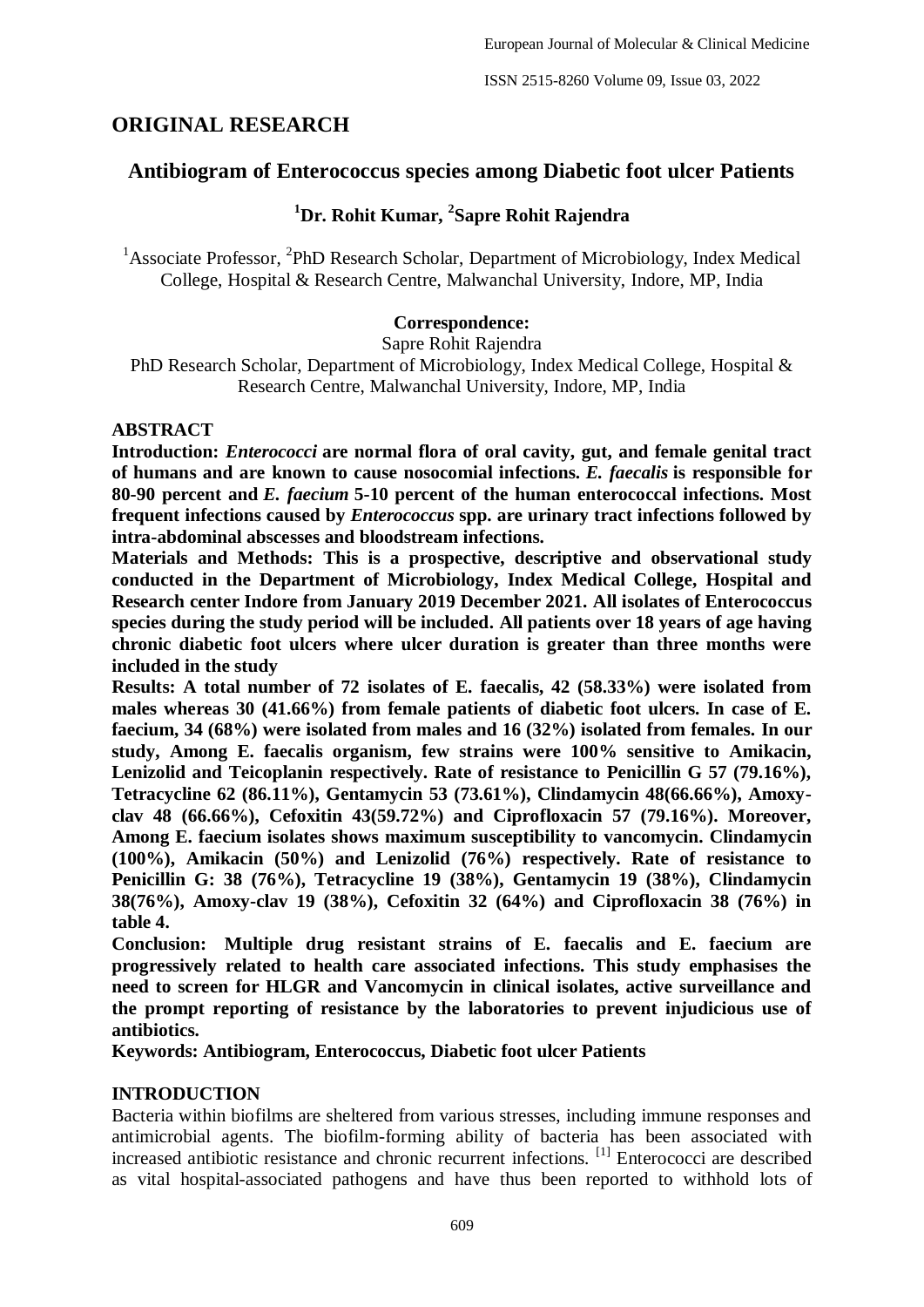virulence potentials considered significantly essential in exacerbating ailments caused by them. [2]

*Enterococci* are normal flora of oral cavity, gut, and female genital tract of humans and are known to cause nosocomial infections.  $^{[3]}E$ . *faecalis* is responsible for 80-90 percent and *E*. *faecium* 5-10 percent of the human enterococcal infections. Most frequent infections caused by *Enterococcus* spp. are urinary tract infections followed by intra-abdominal abscesses and bloodstream infections. [4]

*Enterococcus* strains of clinical origin have been described extensively in literature with limited information of the phenotypic virulence factors coupled with its genetic structure.  $\left[5\right]$ Furthermore, enterococci have demonstrated intrinsic antimicrobial resistance to numerous antibiotic agents and can adapt to obtain resistance to antimicrobials from the environment. [6]

A high mortality rate of enterococcal infections is due to increasing resistance of the organism to *β*-lactam antibiotics, aminoglycosides, and glycopeptides and inadequate response to the treatment. [7] Pandemic spread of vancomycin-resistant *Enterococci* (VRE) and acquisition of resistance to newer antimicrobials warrant continued surveillance and early detection of VRE along with Minimum Inhibitory Concentrations (MIC).<sup>[8]</sup>

Diabetic foot ulcers (DFU) have a lifetime prevalence of 15–25%. Infection is the most common, severe and costly. DFU complication with high risk of mortality and morbidity associated with lower limb amputation.  $^{[9]}$  The diagnosis of diabetic foot infection (DFI) is often difficult, leading to the inappropriate use of antibiotics. The bacterial organization in DFU and the involvement of multidrug-resistant (MDR) bacteria require new antimicrobial solutions. [10]

Biofilm formation is a multistep process whereby heterogeneous communities of microorganisms (bacteria and/or fungi) are embedded into an extracellular polymeric substance (EPS) matrix that contains proteins, deoxyribonucleic acid (DNA), glycoproteins and polysaccharides, and confers the ability to adhere to biotic or abiotic surfaces. [11] In DFU, the biofilm architectural structure differs among patients due to the variability of the involved bacterial genera and species. Conversely, the multistep formation process is similar. <sup>[12]</sup>

## **MATERIALS AND METHODS**

This is a prospective, descriptive and observational study conducted in the Department of Microbiology, Index Medical College, Hospital and Research center Indore from January 2019 December 2021. All isolates of Enterococcus species during the study period will be included.

#### **INCLUSION CRITERIA**

- All patients over 18 years of age having chronic diabetic foot ulcers where ulcer duration is greater than three months were included in the study
- Persons willing to give consent.

## **EXCLUSION CRITERIA**

- Children  $(<18$  years) was excluded.
- Pregnant women
- Patients with other comorbid conditions like chronic venous insufficiency, and osteomyelitis
- Persons not willing to give consent.

Enterococci isolated from clinical specimens like pus, wound swab and aspirates etc. received in Microbiology Department.

All samples were processed by standard bacteriological procedures. Gram staining was done for pus, wound swab and aspirates and findings were recorded. Culture was done on 5%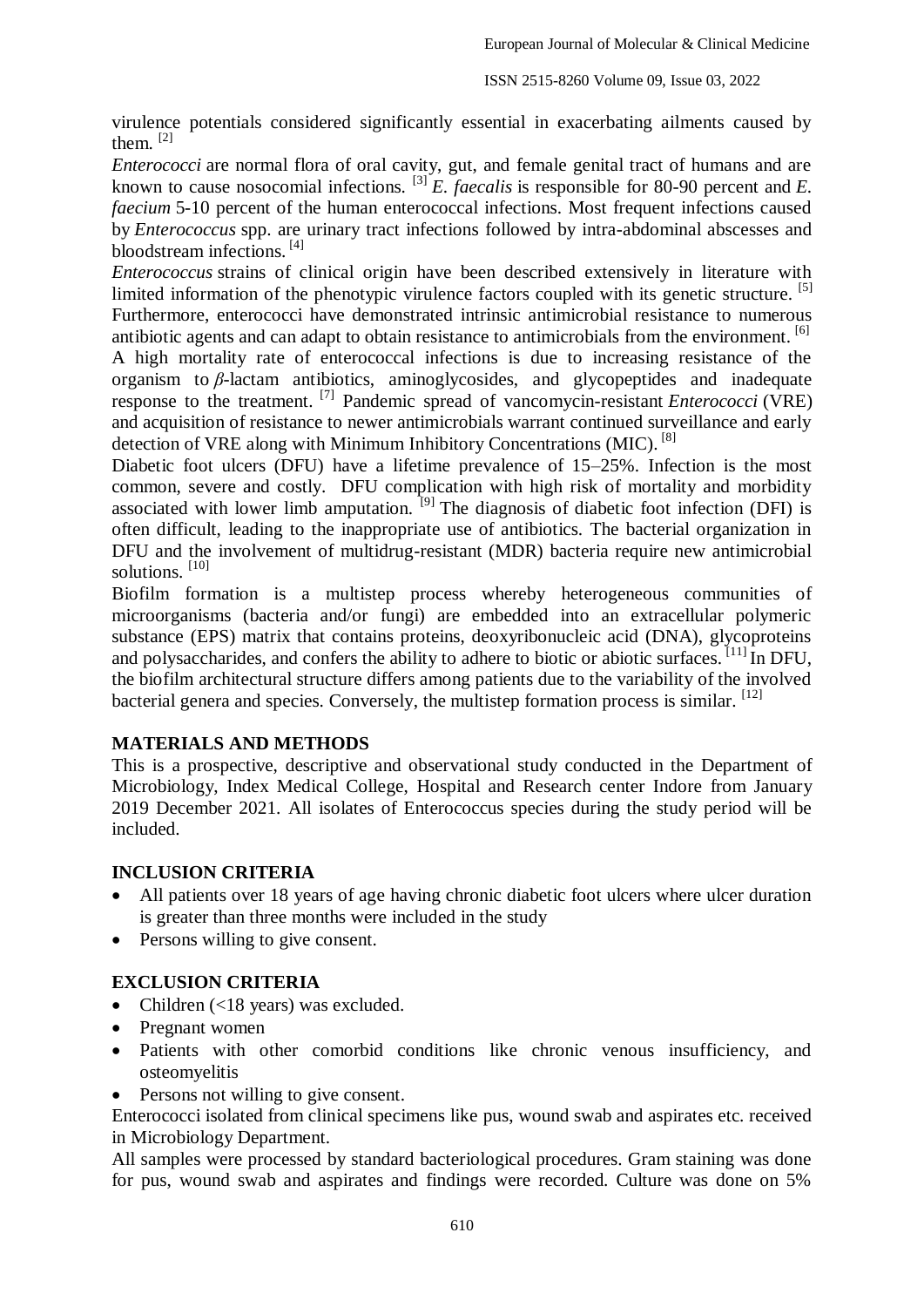ISSN 2515-8260 Volume 09, Issue 03, 2022

sheep blood agar and MacConkey agar. Inoculated plates were incubated at 37°C for 18- 24 hours. Preliminary identification of Enterococci was done by standard bacteriological techniques including colony morphology, gram staining and catalase test. Farther specification was done by Bile Aesculine test, Pyrrolidonyl Arylamidase (PYR) test, growth in presence of 6.5% Sodium chloride, growth at 10°C and 60°C and heat resistance test.

### **RESULTS**

A total number of 122 Enterococcus species isolates were included in in the present study. Among this 72 (59.01%) were E. faecalis and 50 (42.98%) were E faecium. (Table 1).

| Table 1: Distribution of Enterococcus species isolated from Diabetic foot Ulcers |  |  |
|----------------------------------------------------------------------------------|--|--|
|----------------------------------------------------------------------------------|--|--|

| <b>Total isolates of Enterococcus species</b> | E. faecalis   E. faecium        |  |
|-----------------------------------------------|---------------------------------|--|
|                                               | $\mid$ 72 (59.01%)   50(42.98%) |  |

Of the 23 Enterococcus isolates, the main species isolated was E faecalis 59.01% (72), followed by E. faecium 42.98% (50) in graph 1.

| <b>Gender</b> | E. faecalis     |               | E. faecium      |               |
|---------------|-----------------|---------------|-----------------|---------------|
|               | No. of isolates | $\frac{6}{6}$ | No. of isolates | $\frac{6}{9}$ |
| Male          |                 | 58.33         |                 | ხშ            |
| Female        | 30              | 41.66         | 16              |               |
| Total         |                 | LOC           |                 |               |

#### **Table 2: Gender wise distribution of the study subjects**

A total number of 72 isolates of E. faecalis, 42 (58.33%) were isolated from males whereas 30 (41.66%) from female patients of diabetic foot ulcers. In case of E. faecium, 34 (68%) were isolated from males and 16 (32%) isolated from females. In present study, males [76] (62.29%)] predominance was noted over females [ 46 (37.70%)]. This revealed that diabetic foot ulcer was prevalent in the male population in our study. (Table no. 2)

| Age           | No. of individuals | Percentage |
|---------------|--------------------|------------|
| $31-40$ years | 25                 | 20.49      |
| 41-50 Years   | 28                 | 22.95      |
| 51-60 Years   | 39                 | 31.96      |
| 61-70 Years   | 30                 | 24.59      |
| Total         | 122                | 100.0      |

#### **Table 3: Frequency of Age distribution among the study subjects**

According to age wise distribution of the study subjects, the majority of the patients (39 patients) belonged to the age group 51-60 years. Followed by 30 patients in the age group of 61-70 years. The age and gender wise distribution of the study subjects is shown in the following table no.3.

| Table 4: Antibiotic susceptibility pattern of Enterococcus species |  |  |  |
|--------------------------------------------------------------------|--|--|--|
|--------------------------------------------------------------------|--|--|--|

|               | . .<br>E. facalis |                  | E. faecium       |                  | <b>Total</b> | <b>Total</b> |
|---------------|-------------------|------------------|------------------|------------------|--------------|--------------|
|               | <b>Sensitive</b>  | <b>Resistant</b> | <b>Sensitive</b> | <b>Resistant</b> | sensitive    | resistant    |
| Cefoxitin     | 29(40.27%)        | 43(59.72%)       | $18(36\%)$       | 32(64%)          | 47           | 75           |
| Clindamycin   | 24(33.33%)        | 48(66.66%)       | 12 (24%)         | 38 (76%)         | 36           | 86           |
| Penicillin G  | 15(20.83%)        | 57(79.16%)       | 12(24%)          | 38 (76%)         | 27           | 84           |
| Amikacin      | 72(100%)          | O                | 25 (50%)         | 25 (50%)         | 97           | 25           |
| Ciprofloxacin | 15(20.83%)        | 57(79.16%)       | 12 (24%)         | 38 (76%)         | 27           | 95           |
| Linezolid     | 72(100%)          | $\theta$         | 38 (76%)         | 12 (24%)         | 110          | 12           |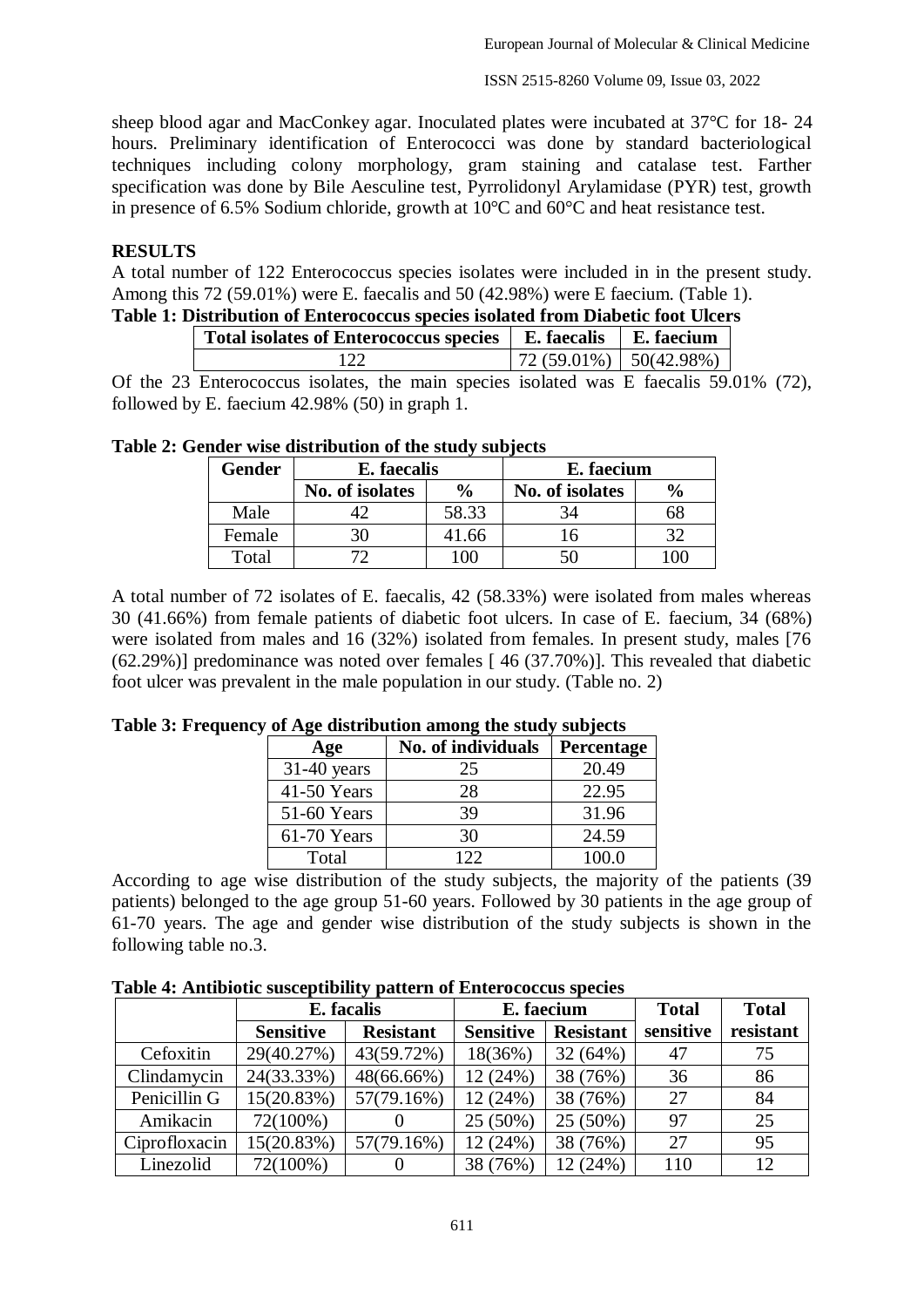| Gentamycin   | 19(26.38%)    | 53(73.61%)    | 31(62%)     | 19 (38%) | 50  | 70 |
|--------------|---------------|---------------|-------------|----------|-----|----|
| Amoxy-clay   | 24(33.33%)    | $48(66.66\%)$ | 31(62%)     | 19 (38%) | 55  | 67 |
| Teicoplanin  | 72(100%)      |               | 31(62%)     | 19 (38%) | 103 | 19 |
| Vancomycin   | 67(93.05%)    | $5(6.9\%)$    | $50(100\%)$ | 00       | 117 |    |
| Tetracycline | $10(13.88\%)$ | $62(86.11\%)$ | 31(62%)     | 19 (38%) | 4   | 81 |

ISSN 2515-8260 Volume 09, Issue 03, 2022

In our study, Among E. faecalis organism, few strains were 100% sensitive to Amikacin, Lenizolid and Teicoplanin respectively. Rate of resistance to Penicillin G 57 (79.16%), Tetracycline 62 (86.11%), Gentamycin 53 (73.61%), Clindamycin 48(66.66%), Amoxy-clav 48 (66.66%), Cefoxitin 43(59.72%) and Ciprofloxacin 57 (79.16%). Moreover, Among E. faecium isolates shows maximum susceptibility to vancomycin. Clindamycin (100%), Amikacin (50%) and Lenizolid (76%) respectively. Rate of resistance to Penicillin G: 38 (76%), Tetracycline 19 (38%), Gentamycin 19 (38%), Clindamycin 38(76%), Amoxy-clav 19 (38%), Cefoxitin 32 (64%) and Ciprofloxacin 38 (76%) in table 4.

#### **DISCUSSION**

Diabetic foot is defined as infection, ulceration or destruction of deep tissues associated with neurological abnormalities and various degrees of peripheral vascular diseases of lower limb (based on WHO). <sup>[13]</sup> In the modern world, today diabetic is the problem as metabolic, vascular and neuropathic components are interrelated. <sup>[14]</sup> Metabolic syndrome is due to alteration of carbohydrate, fat and protein metabolism secondary to absent or markedly diminished secretion or ineffective action of Insulin. [15] Vascular system consists of abnormalities in both large vessels (macroangiopathy) and small vessels (microangiopathy), lastly a variety of abnormalities occur in peripheral nervous system. <sup>[16]</sup> These neuropathic changes are due to metabolic alteration as well as vascular cause. [17]

Defective production and action of insulin is the underlying cause. It is a long-term disease with variable manifestations and progression. [17] India has a diabetic population of about 50.8 million which is expected to increase to 87 million by 2030. Foot infections account for 20% of hospitalization of diabetic patients yearly. [18]

In our study, of the 190 samples collected from patients with diabetic foot ulcers, it is found in the present study that the male to female ratio is 2.6:1 (121 males as compared to 69 females. [137] Male incidence is higher and the possible reasons may be males are exposed more to trauma during heavy manual work.  $[18]$  Smoking habits are higher in males, may cause peripheral arterial disease that may coexist with diabetes which flare up the lesions. This was almost similar to study conducted by M Madan et al where 70% of males were affected as compared to 30% of females. <sup>[19]</sup> Even study conducted by Vinod kumar et al showed males were affected more than females (M:F=1.6:1) and also male to female ratio was similar to our study in a tertiary hospital in Nigeria which was 2.3:1.<sup>[20]</sup>

In our study, the maximum number of infections was found in patients aged 51-60 years. In the literature, the maximum number of infections was reported in patients aged 51-60 years by Ibrahim et al. <sup>[21]</sup> and in patients aged 60-65 years by Shanmugam et al. <sup>[22]</sup> This may be attributed to the high prevalence of comorbid conditions in this age group. When compared with the recent study of M Madan et al, age difference was almost similar with the present study conducted on hundred patients. [23]

In our study, Gram negative bacteria were more prevalent (74.21%) than gram positive bacteria (25.78%). In the study of Benwan et al.,  $^{[24]}$  which was done in Kuwait, they reported that more gram-negative pathogens (51.2%) were isolated than gram-positive pathogens (32.3%). The findings of this study correlate with Zubairs study. These findings correlated well with those of Pappu K et al.,  $^{[25]}$  who reported that 76% of the organisms which were isolated were gram negative bacilli. The reason could be the similar geographical locations where the 2 studies were conducted. [26]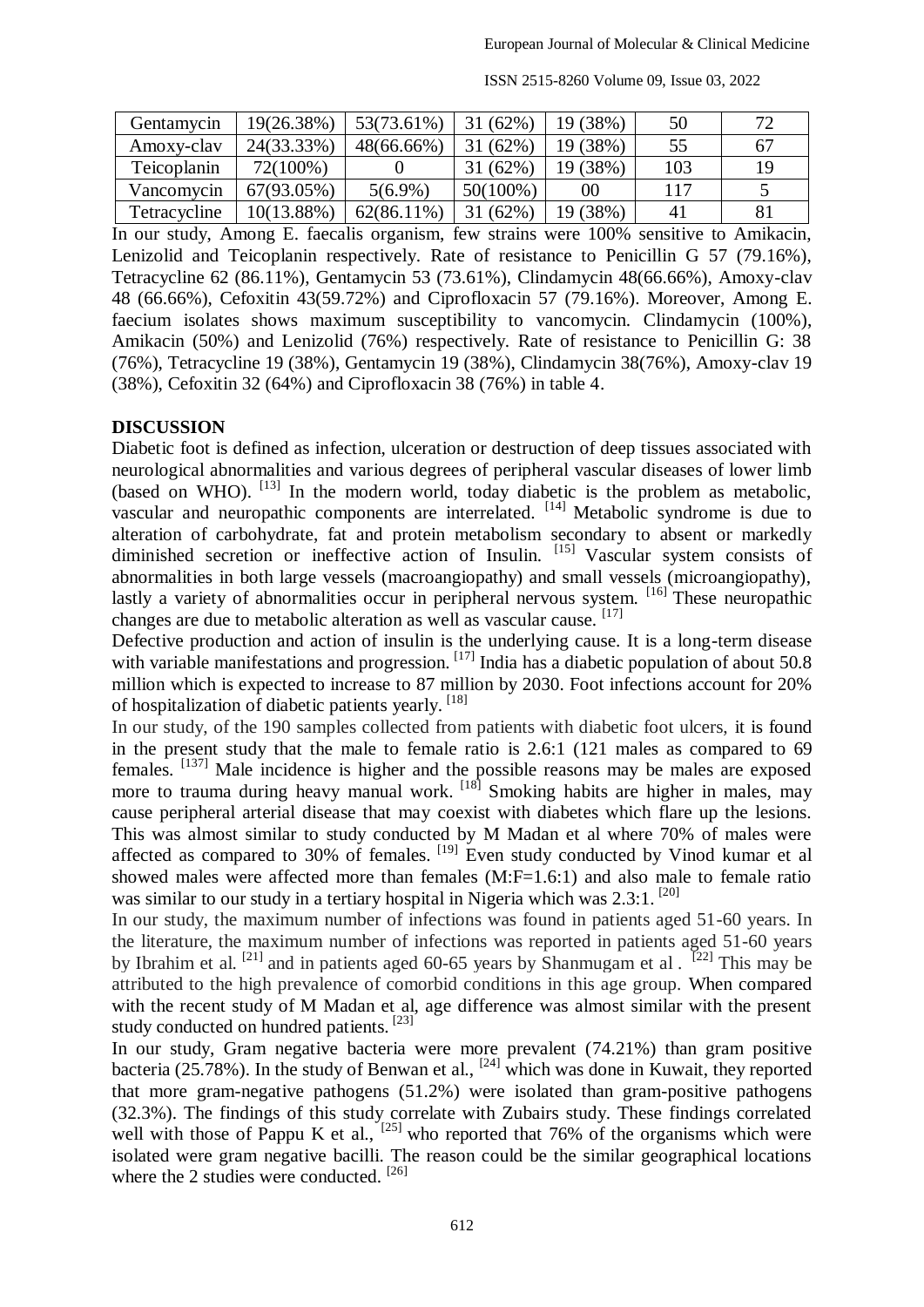In the present study, Staphylococcus Aureus (25.78%) was the commonest organism found in majority of cases of lesions on culture. Other organisms isolated were E. Coli (22.63%), Pseudomonas (19.47%), *Citrobacter sp* (15.26%), *Enterococcus sp.* (12.10%) and *Proteus sp* (4.7%). Even in a study conducted by Amir AH et al, Staphylococcus aureus was commonest pathogen on pus culture which was found in 46% of patients, followed by E. Coli 10%, Pseudomonas 5% and Proteus 5%.  $^{[27]}$  In a study by Madan M et al, Staphylococcus aureus was the commonest organism (32%), followed by Pseudomonas and E. coli with 20% and 17% respectively and Streptococci being the least with 2%. [28] Even Staphylococcus aureus was the commonest pathogen found in study conducted by other researchers like Mummidi et al, Tanveer et al and Shah JV et al with the percentage being 30%, 41.66% and 42.5% respectively in those studies. [29]

In our study, the *Enterococcus* showed 60.86% resistance to Cefoxitin, 78.26% resistance to Erythromycin, 65.21% resistance to Clindamycin, 82.60% resistance to Penicillin G, 30.43% resistance to Ciprofloxacin, 73.91% resistance to Gentamicin, 61.61% resistance to Amoxyclav. These findings did correlate with our study findings. Shanker et al., has reported that *Enterococcus* isolates were drug resistant. <sup>[30]</sup>

### **CONCLUSION**

The emergence of gram-positive organisms in 1990s, as the important cause of both hospitaland community-acquired infections has warranted a revaluation of public research priorities. Multiple drug resistant strains of E. faecalis and E. faecium are progressively related to health care associated infections. This study emphasises the need to screen for HLGR and Vancomycin in clinical isolates, active surveillance and the prompt reporting of resistance by the laboratories to prevent injudicious use of antibiotics. The efforts of the various departments of the hospital by educating the staff, rationale use of antibiotics, early detection and reporting by laboratories and implementation of appropriate infection control measures can help in prevention and control of the spread of multi drug resistant Enterococcal infections.

#### **REFERENCES**

- 1. Jain S, Kumar A, Kashyap B, Kaur RI. The clinicoepidemiological profile and the high level aminoglycoside resistance in Enterococcal septicemia at a tertiary care hospital in east Delhi. Int J App Basic Med Res. 2011;1(2):80–3.
- 2. Desai PJ, Pandit D, Mathur M, Prevalence GA. Identification and distribution of various species of enterococci isolated from clinical specimens with special reference to urinary tract infection in catheterized patients. Indian J Med Microbiol. 2001;19(3):132–7.
- 3. Suman E, Varghese B, Joseph N, Nisha K, Kotian MS. The Bacterial biofilms in dialysis water systems and the effect of sub-inhibitory concentrations of chlorine on them. J Clin Diagn Res 2013;7:849-52.
- 4. Thapa B, Tattawasart U, Manjai A, Chantarasuk Y. Antimicrobial Resistance and Species Prevalence of Enterococcal Isolates in Srinagarind Hospital, Northeastern Thailand. Khon Kaen Univ J (Grad Stud). 2007;7(4):97–108.
- 5. Suman E, Singh S, Kotian MS. Pseudomonas aeruginosa biofilms in hospital water systems and the effect of sub-inhibitory concentration of chlorine. J Hosp Infect 2008;70:199-201.
- 6. Bose S, Ghosh KA, Barapatre R. Prevalence of drug resistance among enterococcus species isolated from a tertiary care hospital. Int J med and health sci. 2012;1(3):38–44.
- 7. Naeem M, Khan MA, Qazi SM. Antibiotic susceptibility pattern of bacterial pathogens causing urinary tract infection in a tertiary care hospital. Ann Pak Inst Med Sci 2010;6:214-8.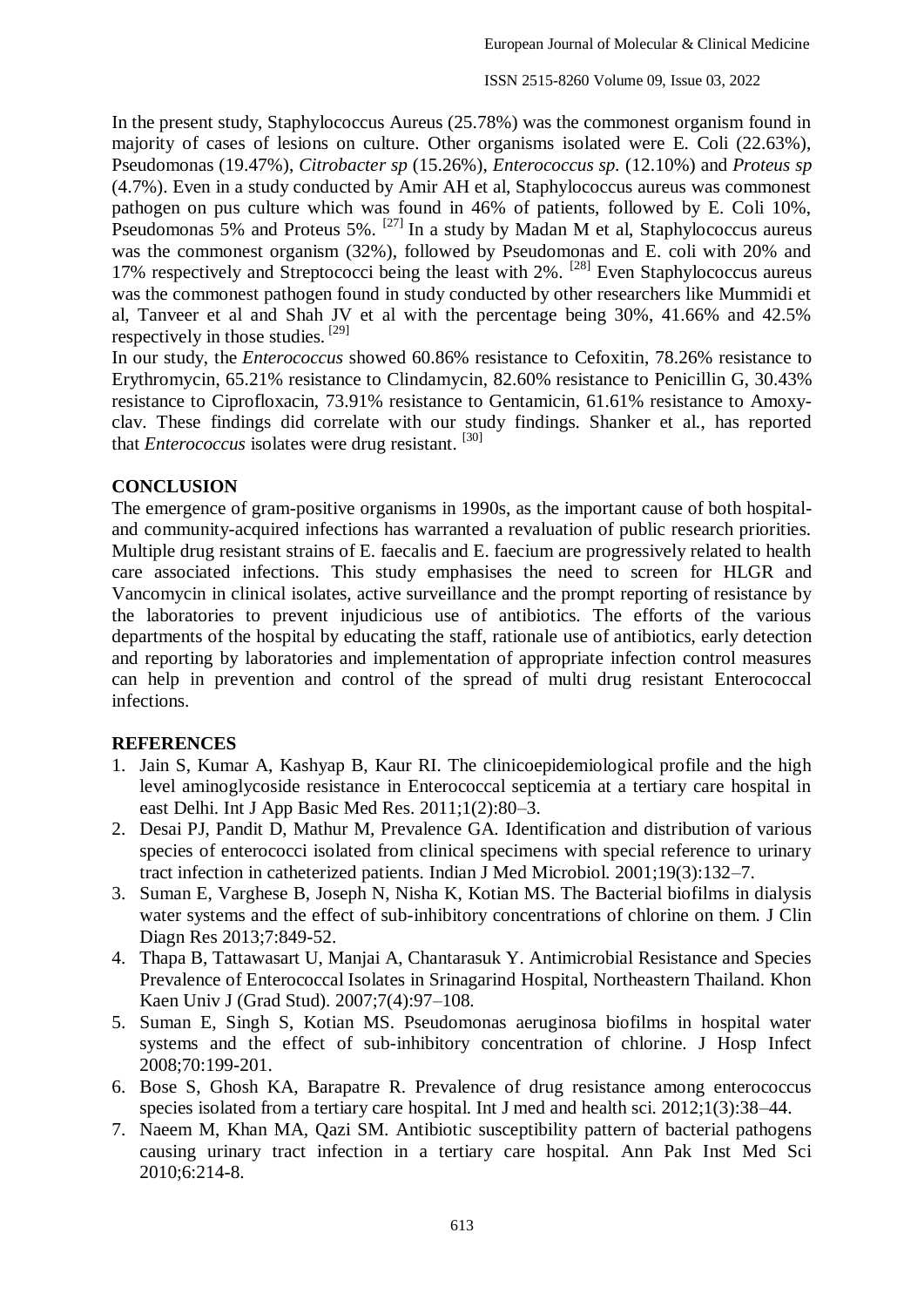- 8. Devi PS, Rao PS, Shivananda PG. Characterization, antibiotic susceptibility pattern and detection of betalactamases in Enterococci. Indian J Pathol Microbiol. 2002;45(1):79–82.
- 9. Jayanthi S, Ananthasubramanian M, Appalaraju B. Assessment of pheromone response in biofilm forming clinical isolates of high level gentamicin resistant Enterococcus faecalis. Indian J Med Microbiol 2008;26:248-51.
- 10. Karmarkar MG, Gershom ES, Mehta PR. Enterococcal infections with special reference to phenotypic characterization & drug resistance. Indian J Med Res 2004;119 Suppl:22- 5.
- 11. Shah L, Mulla S, Kg P, Rewadiwala S. Prevalence of Enterococci with higher resistance level in a tertiary care hospital: a Matter of concern. National J Med Res. 2012;2(1):25–7.
- 12. Swarna SR, Radha M, Gomathi S, et al. A study of Biofilm on Diabetic Foot Ulcer. International Journal of Research in Pharmaceutical and Biomedical Sciences. 2018; 3(4):1809–14.
- 13. Shankar EM, Mohan V, Premalatha G, et al. Bacterial etiology of diabetic foot infections in South India. Eur J InternMed.2017;16:56770.
- 14. Banu A, Noorul Hassan MM, Rajkumar J, et al. Prospective study of Multidrug Resistant Bacteria causing Diabetic Foot Ulcers in South India. Journal of Science. 2016;5(8):626– 9.
- 15. Lauren C, Samina S. Diagnosis and Treatment of Venous Ulcers. Am Fam Physician. 2015;81(8):989–96.
- 16. Freeman DJ, Falkiner FR, Keane CT. New method for detecting slime production by coagulase negative staphylococci. J Clin Pathol. 2014;42:872–4.
- 17. Mathur T, Singhal S, Khan S, et al. Detection of biofilm formation among the clinical isolates of Staphylococci: An evaluation of three different screening methods. Indian J Med Microbiol. 2006;24(1):25–9.
- 18. James G, Swogger E, Wolcott R, et al. Biofilms in Chronic wounds. Wound Repair Regen. 2008 JanFeb;16(1):37-44.
- 19. Martin, C.; Low,W.L.; Gupta, A.; Amin, M.; Radecka, I.; Britland, S.; Raj, P.D.; Kenward, K. Strategies for Antimicrobial Drug Delivery to Biofilm. Curr. Pharm. Des. 2014, 21, 43–66.
- 20. Shah, S.; Gaikwad, S.; Nagar, S.; Kulshrestha, S.; Vaidya, V.; Nawani, N.; Pawar, S. Biofilm inhibition and anti-quorum sensing activity of phytosynthesized silver nanoparticles against the nosocomial pathogen Pseudomonas aeruginosa. Biofouling 2019, 35, 34–49.
- 21. Mohanta, Y.K.; Biswas, K.; Jena, S.K.; Hashem, A.; Allah, E.F.A.; Mohanta, T.K. Antibiofilm and Antibacterial Activities of Silver Nanoparticles Synthesized by the Reducing Activity of Phytoconstituents Present in the Indian Medicinal Plants. Front. Microbiol. 2020, 11, 1143.
- 22. Martinez-Gutierrez, F.; Boegli, L.; Agostinho, A.; Sánchez, E.M.; Bach, H.; Ruiz, F.; James, G. Anti-biofilm activity of silver nanoparticles against different microorganisms. Biofouling 2013, 29, 651–660.
- 23. Appapalam, S.T.; Paul, B.; Arockiasamy, S.; Panchamoorthy, R. Phytofabricated silver nanoparticles: Discovery of antibacterial targets against diabetic foot ulcer derived resistant bacterial isolates. Mater. Sci. Eng. C 2020, 117, 111256.
- 24. Serpe, L.; Giuntini, F. Sonodynamic antimicrobial chemotherapy: First steps towards a sound approach for microbe inactivation. J. Photochem. Photobiol. B Biol. 2015, 150, 44–49.
- 25. Abrahamse, H.; Hamblin, M.R. New photosensitizers for photodynamic therapy. Biochem. J. 2016, 473, 347–364.